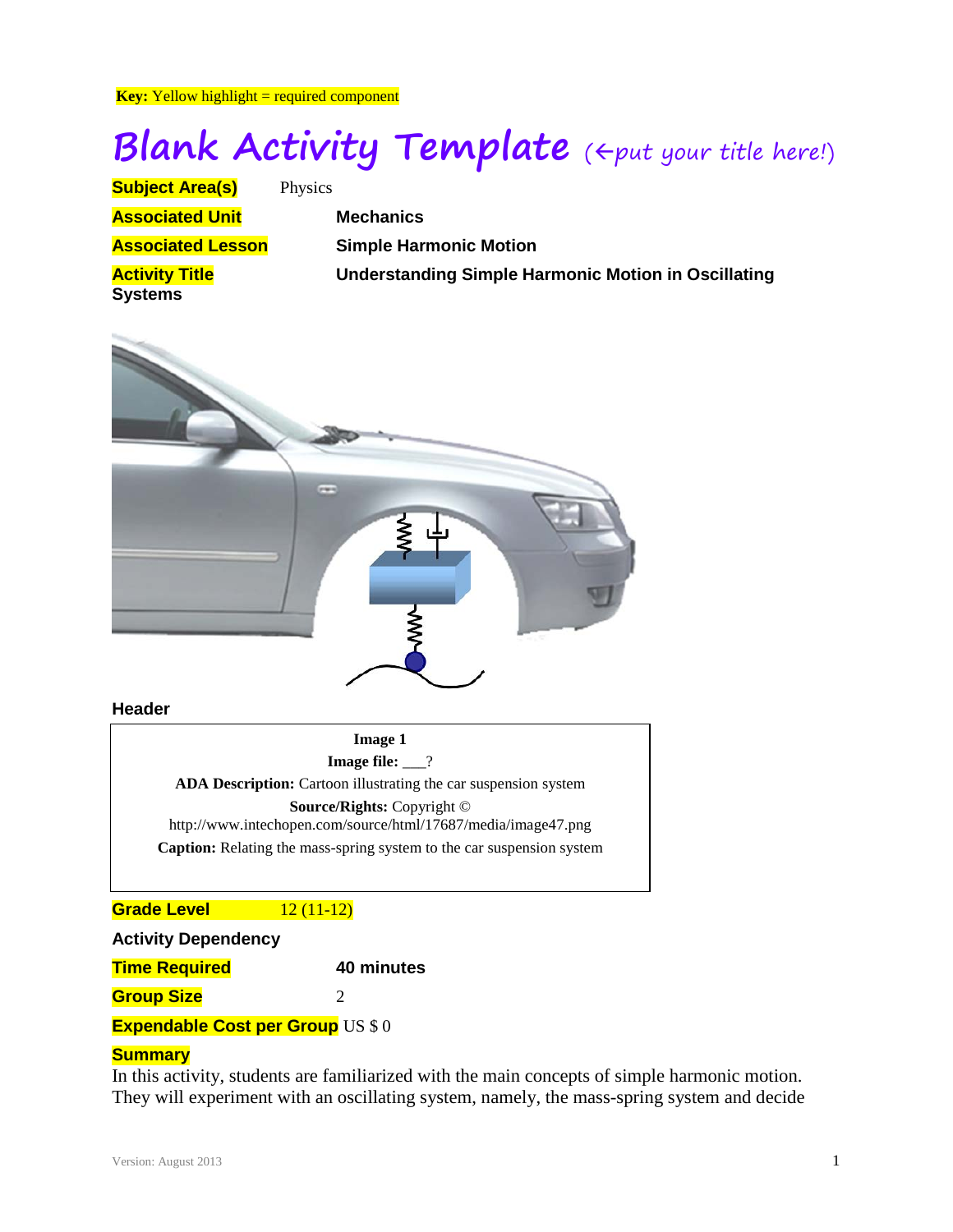whether it exhibits simple harmonic motion. Finally, they will learn to identify simple harmonic motion in other oscillating systems through simple observations.

### **Engineering Connection**

Oscillating systems and simple harmonic motion play an important role in engineering systems. In mechanical engineering, cars can be viewed as mass-spring oscillating systems. In civil engineering, bridges and buildings can be considered as oscillating systems. In fact, proper engineering design requires a understanding of oscillating systems and harmonic motion.

### **Engineering Category** =

Choose the category that best describes this activity's amount/depth of engineering content: 1. Engineering analysis or partial design

# **Keywords**

Oscillating systems, mass-spring, pendulum, simple harmonic motion,

#### **Educational Standards (List 2-4)**

State STEM [Standard](http://www.teachengineering.org/browse_standards.php?submitted=true&state=Common+Core+State+Standards+for+Mathematics&lowgrade=-1&highgrade=12&type=empty&date=latest&submit_button=Browse+Standards) (required)

Texas: Science [2010] Physics (Grades 9 - 12) Science concepts. The student knows and applies the laws governing motion in a variety of situations.

#### [ITEEA Standard](http://www.teachengineering.org/browse_standards.php?submitted=true&state=International+Technology+and+Engineering+Educators+Association&lowgrade=-1&highgrade=12&type=empty&date=latest&submit_button=Browse+Standards) (required)

International Technology and Engineering Educators Association: Technology [2000]

The Nature of Technology (Grades K - 12) Standard 2. Students will develop an understanding of the core concepts of technology.

[NGSS Standard](http://www.teachengineering.org/browse_standards.php?submitted=true&state=Next+Generation+Science+Standards&lowgrade=-1&highgrade=12&type=empty&date=latest&submit_button=Browse+Standards) (strongly recommended)

[CCSS Standard](http://www.teachengineering.org/browse_standards.php?submitted=true&state=Common+Core+State+Standards+for+Mathematics&lowgrade=-1&highgrade=12&type=empty&date=latest&submit_button=Browse+Standards) (strongly recommended)

### **Pre-Requisite Knowledge**

#### **Learning Objectives**

After this activity, students should be able to:

- Understand simple harmonic motion and Hooke's law
- Calculate an unknown spring constant
- Verify the correctness of the expression for the effective mass of the system

#### **Materials List**

Each group needs:

- Lab Stand
- Set of masses
- A timer or stop watch
- Two springs of differing stiffness
- Meter stick

#### **Introduction / Motivation**

Start by talking about oscillations. Define oscillatory motion as a type of motion that repeats itself. Give examples of oscillatory motion and systems in engineering. For instance, the car suspension is an oscillatory system. A boat floating in the water is an oscillatory phenomenon.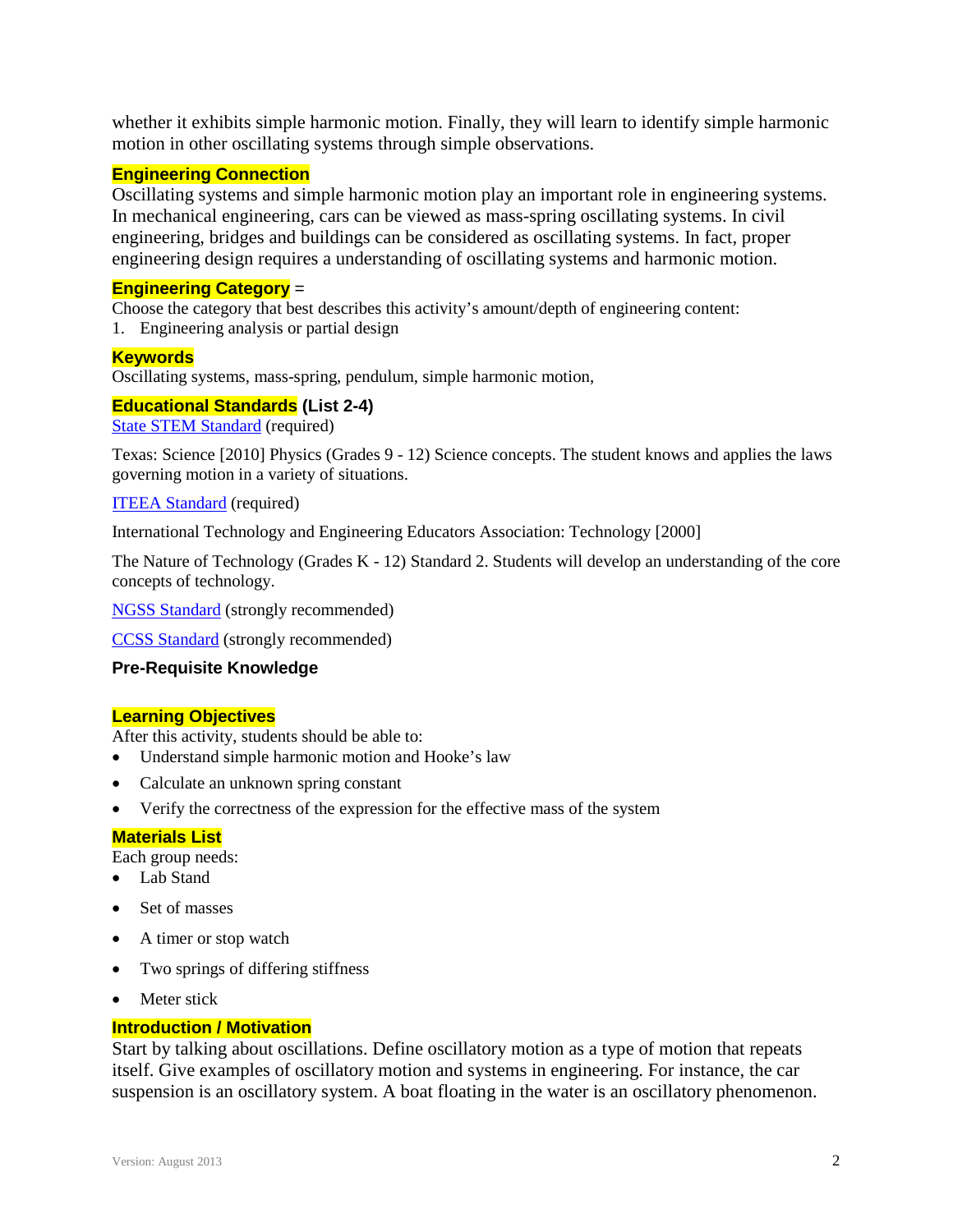Show a video or a picture of the Tacoma Narrows Bridge disaster to illustrate the importance of understanding oscillatory and harmonic phenomena.

# **Vocabulary / Definitions**

| <b>Word</b> | <b>Definition</b> |
|-------------|-------------------|
|             |                   |
|             |                   |
|             |                   |
|             |                   |

# **Procedure**

# **Background**

In the associated lesson "Simple Harmonic Motion", students learned the concepts of simple harmonic motion and worked on problems related to mass-spring systems. Thus, students should have already completed their worksheets and should be familiar with Hooke's law and period/frequency equations.

# **Before the Activity**

•

# **With the Students**

- Attach the first spring to the lab stand.
- Measure the distance from the top of the lab stand top to the end of the spring, and record this position. This is called the rest position.
- Place a 10g mass at the end of the spring. Check if this mass moves the spring about 1 centimeter, and measure the distance from the top to the end of the spring again. Record this distance in second column of the data table. If the spring does not stretches less than 0.5 cm use more mass instead (20g masses for examples).
- Pull the spring down and let it oscillate.
- Measure the time for the mass to oscillate thirty cycles. Start the timer when the mass reaches the very bottom, and count cycles by the mass returning to that same position.
- Continue adding masses in  $10g(20g)$  increments to the spring until you have a total of  $100g(200g)$ on the spring. Measure the distance at each new amount of mass.
- Once finished, use the second spring and repeat the experiment. Now you should have two data tables each with 10 distances, periods and masses.

**Attachments**

shm\_lab\_sheet.doc

**Safety Issues**

•

**Troubleshooting Tips**

# **Investigating Questions**

# **Assessment**

#### **Activity Embedded Assessment**

*Descriptive Title:* Fill up the attached lab sheet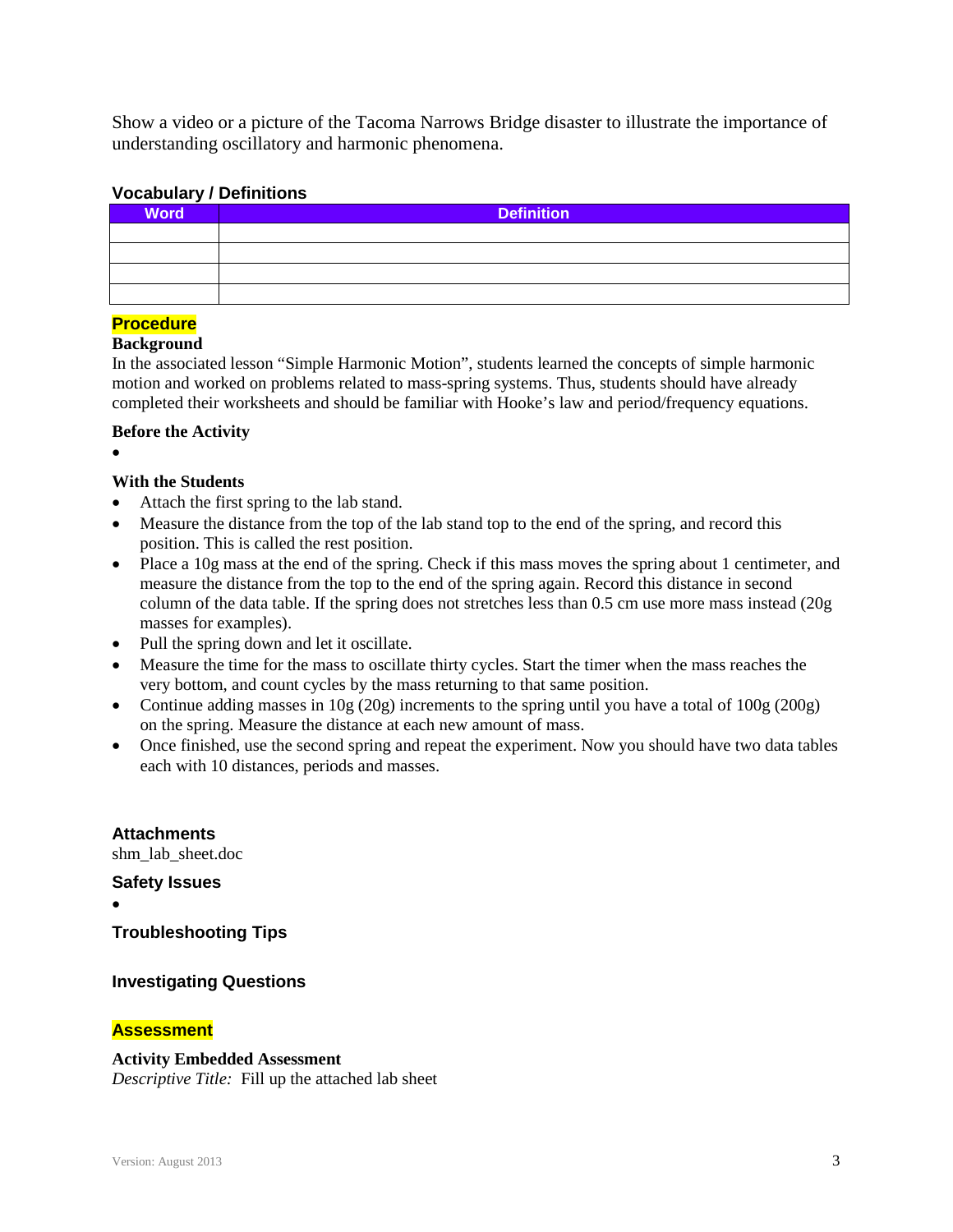# **Activity Extensions**

### **Activity Scaling**

- For lower grades,  $\frac{?}{?}$
- For higher grades,  $\qquad$ ?

# **Additional Multimedia Support**

# **References**

**Other**

**Redirect URL**

**Contributors** Amin Merouane, Roberto Dimaliwat

# **Supporting Program**

University of Houston, National Science Foundation GK-12 program

#### **Acknowledgements**

#### **Classroom Testing Information**

This lesson was conducted in 11/19/2013 in with AP-Physics students Westfield high-school, Spring, TX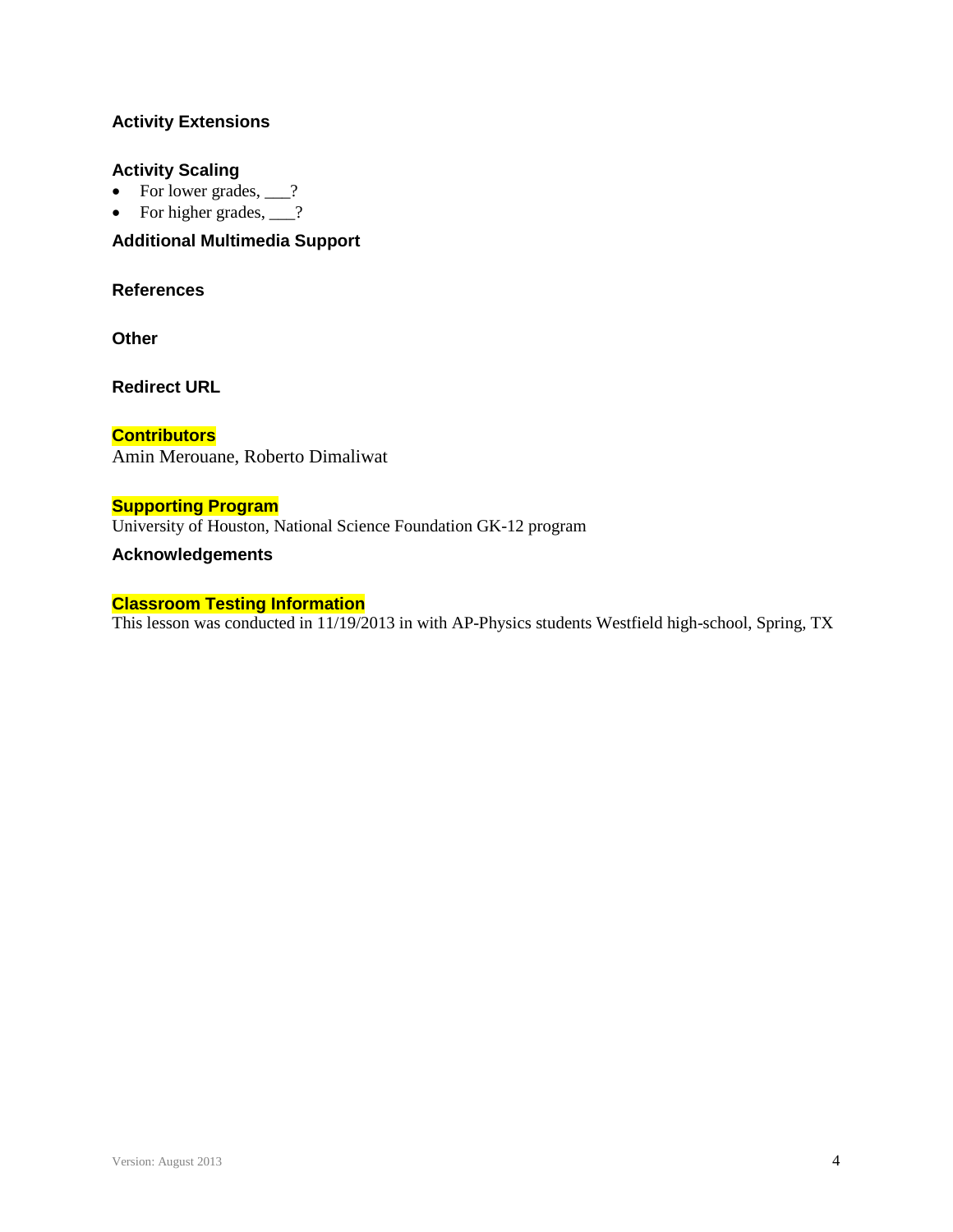#### **Understanding Simple Harmonic Motion in Oscillating Systems: Lab Sheet**

Name:

Score:

#### **Hooke's Law:**

- **1.** Determine the Weight of the mass using:  $F = m g$ , use  $g = 10 m/s^2$
- 2. Determine the elongation of the spring by subtracting the Distance from the table to the spring from the Rest Position of the spring.
- 3. Calculate the spring constant using:  $\mathbf{k} = \mathbf{F}/\mathbf{x}$
- 4. Calculate the spring constant using:  $k = 4 \pi^2 m / T^2$
- 5. Calculate the potential energy stored in the spring using:  $PE = 1/2 k x^2$
- 6. Determine the average spring constant for each of the springs using previously calculated values from the displacement and the period, comment on the differences if any.